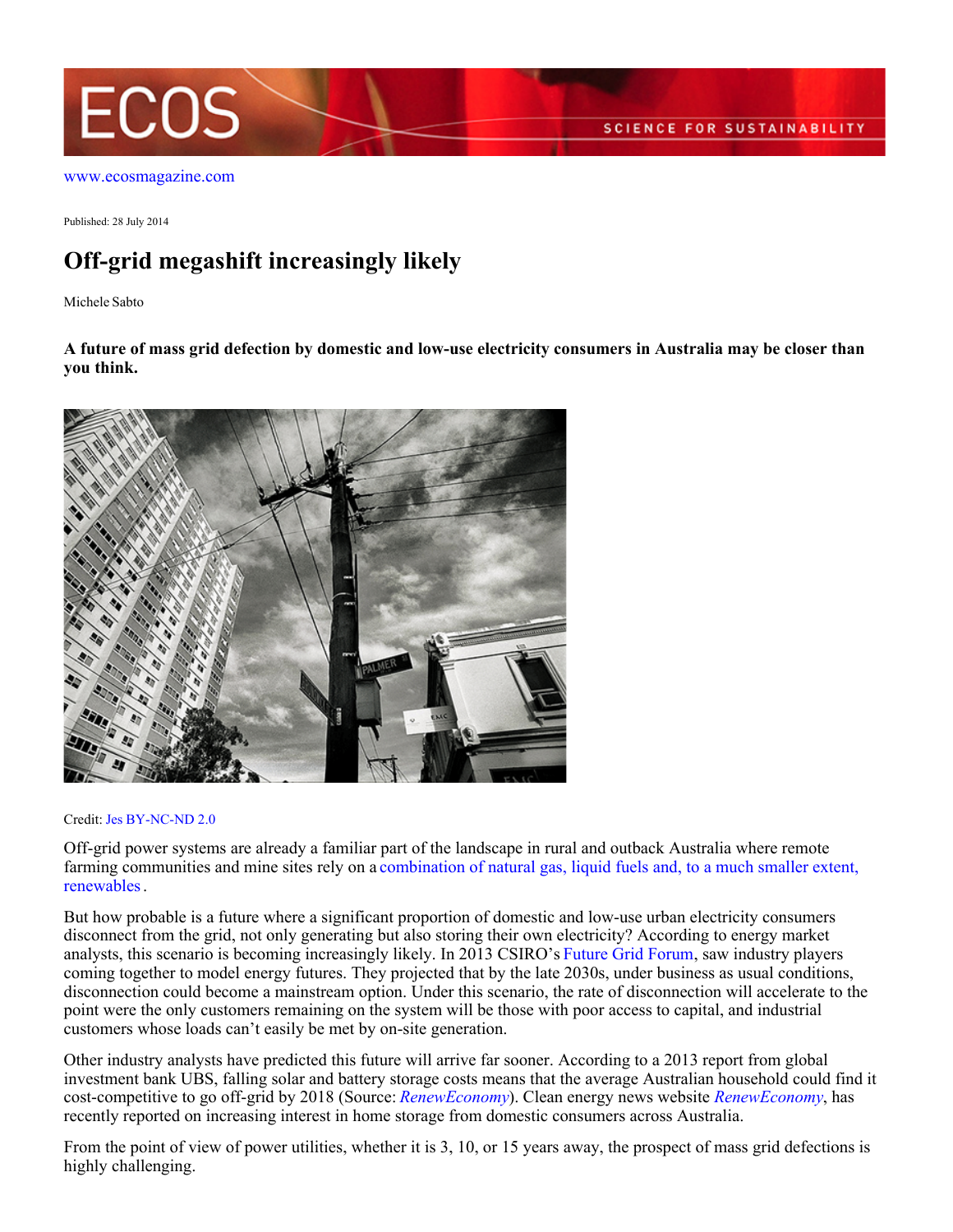Energy market analysts discussing large-scale grid defection, talk about a 'death spiral'. As increasing numbers of customers disconnect from the grid, overall network usage declines. As network usage declines, per unit retail costs increase, prompting more customers to leave the grid. Per unit retail costs increase because the costs of maintaining a system scaled for a larger number of grid-connected customers continues to be passed on to a declining customer base.

Peak demand is one of the main costs associated with electricity supply to consumers.

CSIRO's Mr Paul Graham was lead author of the 2013 Future Grid Forum Report.

'Most of the network costs are not associated with volume, which is how much of the pricing for domestic and smaller users works,' says Mr Graham.

'Rather, they're associated with peak demand, the capacity to meet demand at peak usage times. And the volume of throughput that goes through all the other days is really neither here nor there for network costs.'



## Credit: CSIRO

Peak demand reduction associated with a mass-defection future is not expected to be significant enough to offset retail price rises arising from decreased network usage. So, for example, the cost of maintaining and running peak power plants will remain relatively stable. In addition, distribution infrastructure (the poles and wires) must also continue to be capable of supplying to potentially any customer along the line.

'Even if it's a decade away that's quite close for a network if you own a lot of poles and wires that you're still effectively paying off,' says Mr Graham.

'The idea that those assets might become not redundant but underutilised is quite challenging.'

The regulatory, technological and market forces bringing this off-grid future closer are complex and are canvassed in the Future Grid Forum Report. They include current high retail electricity prices, a system still largely tied to volumetric pricing (i.e. lack of cost-reflective pricing), and increased uptake of solar PV exporting to the grid, driven by government incentives and falling PV module costs.

On the technological side, batteries are a key driver in these shifts, but not necessarily only in terms of energy storage. [UltraBattery](http://www.ecosmagazine.com/?paper=EC12477), a CSIRO-developed adaptation of a standard lead battery, may also have an important role to play in frequency regulation and smoothing of renewable power, affecting the viability of both grid-connected renewable energy (including exports back to the grid) and off-grid systems.

In recent times, power companies in Australia have started to put the [brakes on grid-connected rooftop solar](http://reneweconomy.com.au/2014/solar-wars-utilities-take-on-households-over-rooftop-pv-62304), a situation